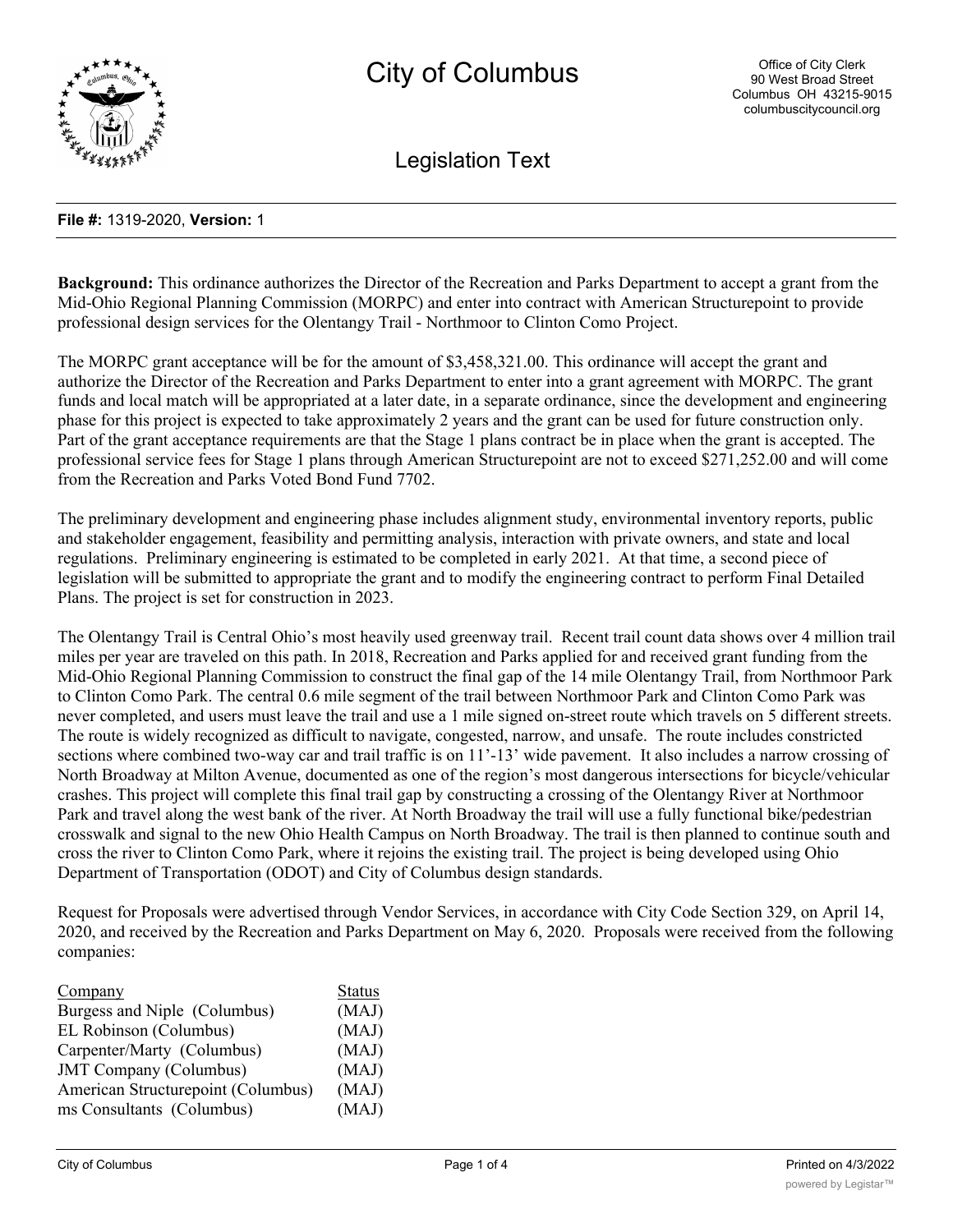# **File #:** 1319-2020, **Version:** 1

In accordance with City Code, a selection team evaluated the proposals and recommended American Structurepoint be selected to perform the work. The firm was chosen based on their reference projects, experience, qualifications, availability, timeline, and project approach. 95% of the work will be performed in their Columbus office.

# **Principal Parties:**

American Structurepoint 2550 Corporate Exchange Drive Columbus, OH 43231 Tom Hibbard, (614) 901-2235, thibbard@structurepoint.com Contract Compliance Number: 007019, 35-1127317 Expiration: 7/16/21

**Emergency Justification:** Emergency action is being requested as the grant funding for this project requires that the design consultant be contracted by July 31, 2020, so that the project can be ready to construct in ODOT Fiscal Year 2023.

**Benefits to the Public:** Cycling, walking, running, and active trail uses provide highly recognized year-round benefits to urban lifestyles. Access to trails and to key destinations is one of the top rated active transportation priorities noted by Columbus residents. Over 30,000 residents, 100 businesses, 6 parks, and 15 schools are within the trailshed of this project.

**Community Input/Issues:** The department received letters of support from the community, the Clintonville Area Commission, Ohio Health, private developers, and from trail users city-wide. A public open house will be held in late 2020.

**Area(s) Affected:** 39 - Clintonville, 38 - Olentangy West, All Columbus and regional trail users.

**Master Plan Relation:** This project will support the mission of the Recreation and Parks Master Plan by improving access to trails and greenways corridors. It provides safe east/west connections for nearby neighborhoods to the regional trail network.

**Fiscal Impact:** \$271,252.00 is budgeted and available from and within the Recreation and Parks Voted Bond Fund 7702 to meet the financial obligations of this contract for design services. This ordinance will authorize the acceptance of a MORPC grant in the amount of \$3,458,321.00. Future legislation will be prepared to appropriate these grant funds and provide matching funds for construction since the development phase for this project is expected to take approximately 2 years.

To authorize the Director of Recreation and Parks to enter into an agreement with MORPC and accept grant funds to construct the final gap of the Olentangy Trail from Northmoor Park to Clinton Como Park; to authorize the Director of Recreation and Parks to enter into contract with American Structurepoint to provide professional design services for the Olentangy Trail-Northmoor to Clinton Como Project; to authorize the transfer of \$271,252.00 between projects within the Recreation and Parks Bond Fund; to amend the 2019 Capital Improvements Budget Ordinance 1326-2019; to authorize the expenditure of \$271,252.00 from the Voted Recreation and Parks Bond Fund; and to declare an emergency. (\$271,252.00)

**WHEREAS,** it is necessary to authorize the Director of Recreation and Parks to enter into an agreement with MORPC and accept grant funds in the amount of \$3,458,321.00 to construct the final gap of the Olentangy Trail, from Northmoor Park to Clinton Como Park; and

**WHEREAS,** it is necessary to authorize the Director of Recreation and Parks to enter into contract with American Structurepoint to provide professional design services for the Olentangy Trail-Northmoor to Clinton Como Project; and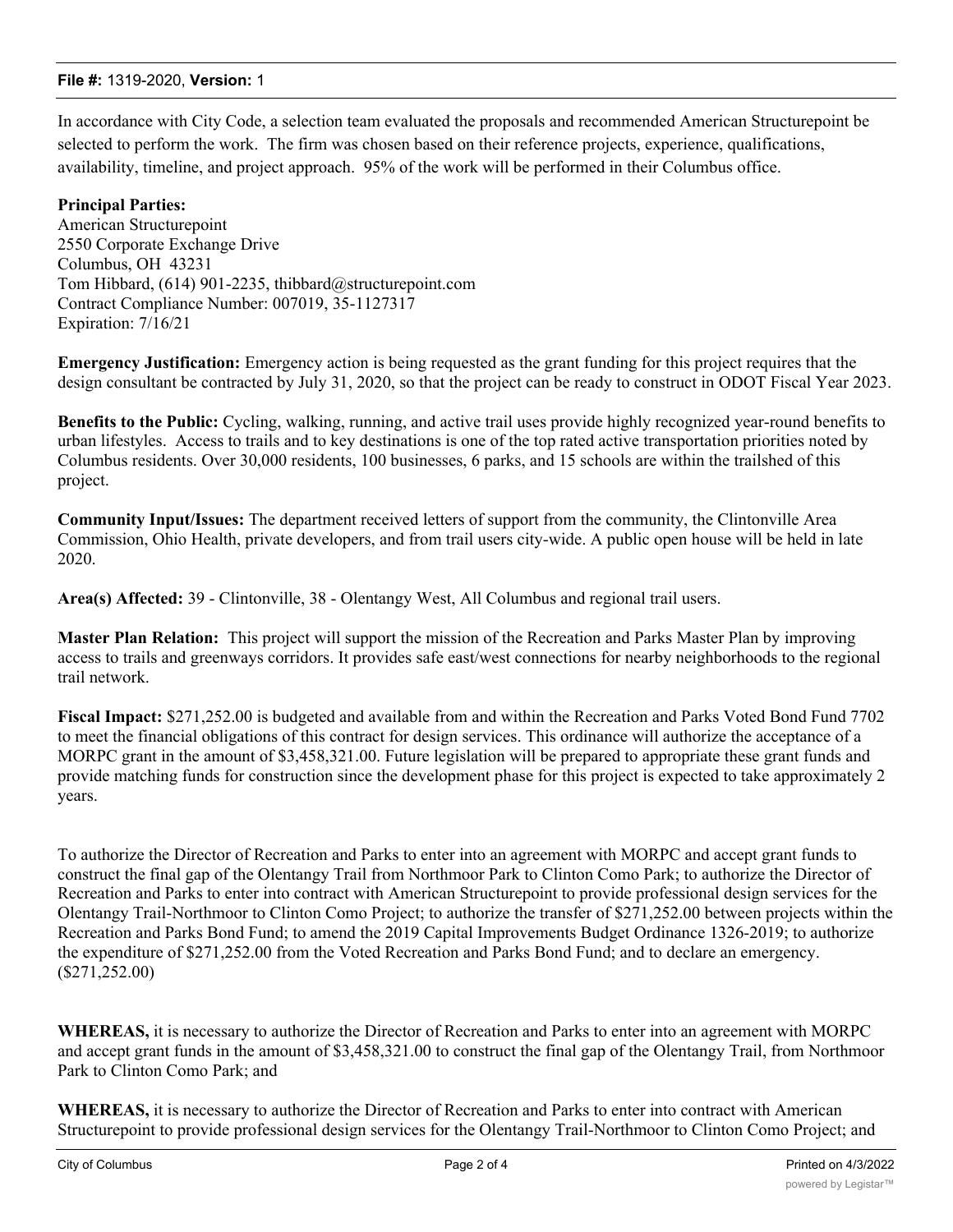**WHEREAS,** it is necessary to authorize the transfer of \$271,252.00 from and within the Recreation and Parks Bond Fund 7702; and

**WHEREAS,** it is necessary to amend the 2019 Capital Improvements Budget Ordinance 1326-2019; and

**WHEREAS,** it is necessary to authorize the expenditure of \$271,252.00 from the Voted Recreation and Parks Bond Fund 7702; and

**WHEREAS,** an emergency exists in the usual daily operation of the Recreation and Parks Department in that it is immediately necessary to authorize the Director to enter into the agreement and contract noted herein as the grant funding for this project requires that the design consultant be contracted by July 31, 2020, so that the project can be ready to construct in ODOT Fiscal Year 2023, thereby preserving the public peace, property, health, safety, and welfare; **NOW, THEREFORE**

# **BE IT ORDAINED BY THE COUNCIL OF THE CITY OF COLUMBUS:**

**SECTION 1.** That the Director of Recreation and Parks is authorized to enter into an agreement with MORPC and accept grant funds in the amount of \$3,458,321.00 to construct the final gap of the Olentangy Trail, from Northmoor Park to Clinton Como Park. Future legislation will be prepared to appropriate these funds and provide matching funds for construction since the development phase for this project is expected to take approximately 2 years.

**SECTION 2.** That the Director of Recreation and Parks is authorized to enter into contract with American Structurepoint to provide professional design services for the Olentangy Trail-Northmoor to Clinton Como Project.

**SECTION 3**. That at the end of the grant period, any repayment of unencumbered balances required by the grantor is hereby authorized and any unused City match monies may be transferred back to the City fund from which they originated in accordance with all applicable grant agreements.

**SECTION 4.** That the funds necessary to carry out the purpose of this ordinance are hereby deemed appropriated, and the City Auditor shall establish such accounting codes as necessary.

**SECTION 5.** That the City Auditor is authorized to make any accounting changes to revise the funding source for all contracts or contract modifications associated with this ordinance.

**SECTION 6.** That the City Auditor is hereby authorized to transfer the unencumbered balance in a project account to the unallocated balance account within the same fund upon receipt of certification by the Director of the Department administering said project that the project has been completed and the monies are no longer required for said project.

**SECTION 7.** That the transfer of \$271,252.00 or so much thereof as may be needed, is hereby authorized between projects within the Recreation and Parks Bond Fund 7702 per the account codes in the attachment to this ordinance.

**SECTION 8.** That the 2019 Capital Improvements Budget Ordinance 1326-2019 is hereby amended as follows in order to provide sufficient budget authority for this ordinance and future projects.

# **Fund / Project / Project Name / Current / Change / Amended**

Fund 7702; P512000-100000; New Development - Misc. (SIT Supported) / \$567,224 / (\$271,252) / \$295,972

Fund 7702; P512018-100000; Olentangy Trail - Northmoor to Clinton Como (SIT Supported) / \$0 / \$271,252 / \$271,252

**SECTION 9.** That the expenditure of \$271,252.00 or so much thereof as may be necessary to pay the cost thereof, be and